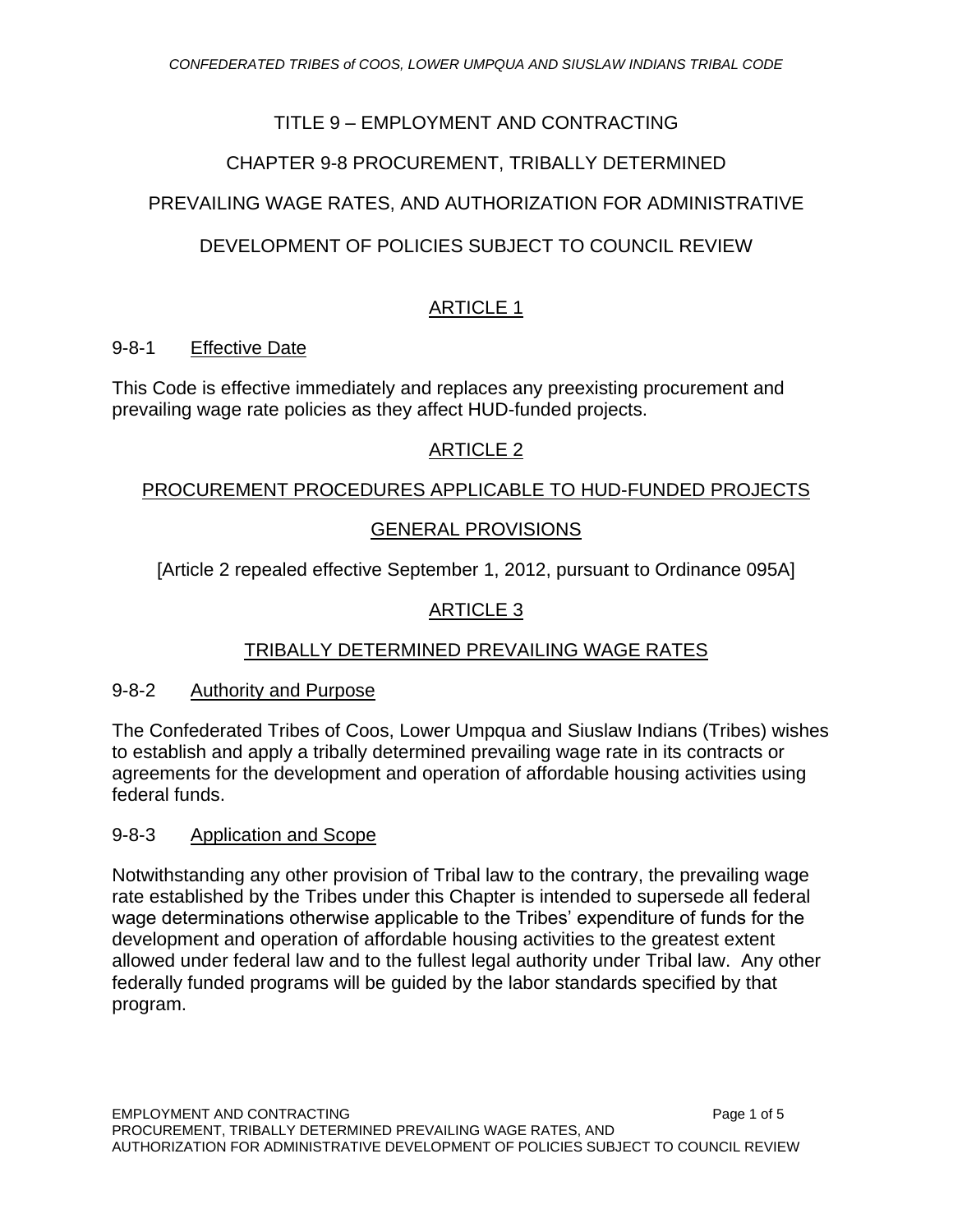## 9-8-4 Applicability, Calculation, and Management of Prevailing Wages

(a) The Tribes require payment of the Tribally Determined Prevailing Wage Rate ("TDPWR") to laborers and construction professionals working on all Tribal Housing construction, maintenance projects or any housing construction project utilizing federal funds that exceed \$2,000.

(b) The TDPWR is defined to be the median wage per job classification received in the county where the project is located. The Oregon Employment Department publishes "Job Order Wage Report" which lists actual jobs offered and their offering salary. The Tribes will use this report to calculate the TDPWR. Each bid package will contain the Job Order Wage Report and state that general contractors and their subcontractors must pay these rates to all construction employees. This wage report will be updated prior to any housing construction project contract.

(c) The General Contractor is responsible for the full compliance of all employers with this 9-9-49(a). Because of the contractual relationship between general contractors and the general contractor's subcontractors, subcontractors should communicate with the contract administrator only through the general contractor.

(d) General Contractors must submit to the Tribes bi-weekly certified payroll reports documenting wages earned by each employee and those of subcontractors. A sample form is available from the Tribal Housing Department. An alternative form may be used as long as the same information is documented.

(e) The Contracting Officer shall be the Chief Executive Officer or other individual the Chief Executive Officer directs in writing to serve as Contracting Officer for purposes of Title 3 of this Code. The Contracting Officer is responsible for proper administration and enforcement of the TDPWR provisions. The Contracting Officer will monitor the TDPWR by reviewing payroll reports, interviewing workers at the job site, and overseeing any enforcement action necessary.

(f) If an employer obligated to pay TDPWR fails to pay TCPWR, the employer will be required to pay wage restitution to the effected employees.

## ARTICLE 4

## OFFICIAL PROCUREMENT POLICY

## 9-8-5 Specifications

(a) The Chief Executive Officer shall, on or before August 1, 2012, create and present to the Tribal Council a comprehensive procurement policy applicable to HUDfunded contracts and to other contracts issued by the Tribes.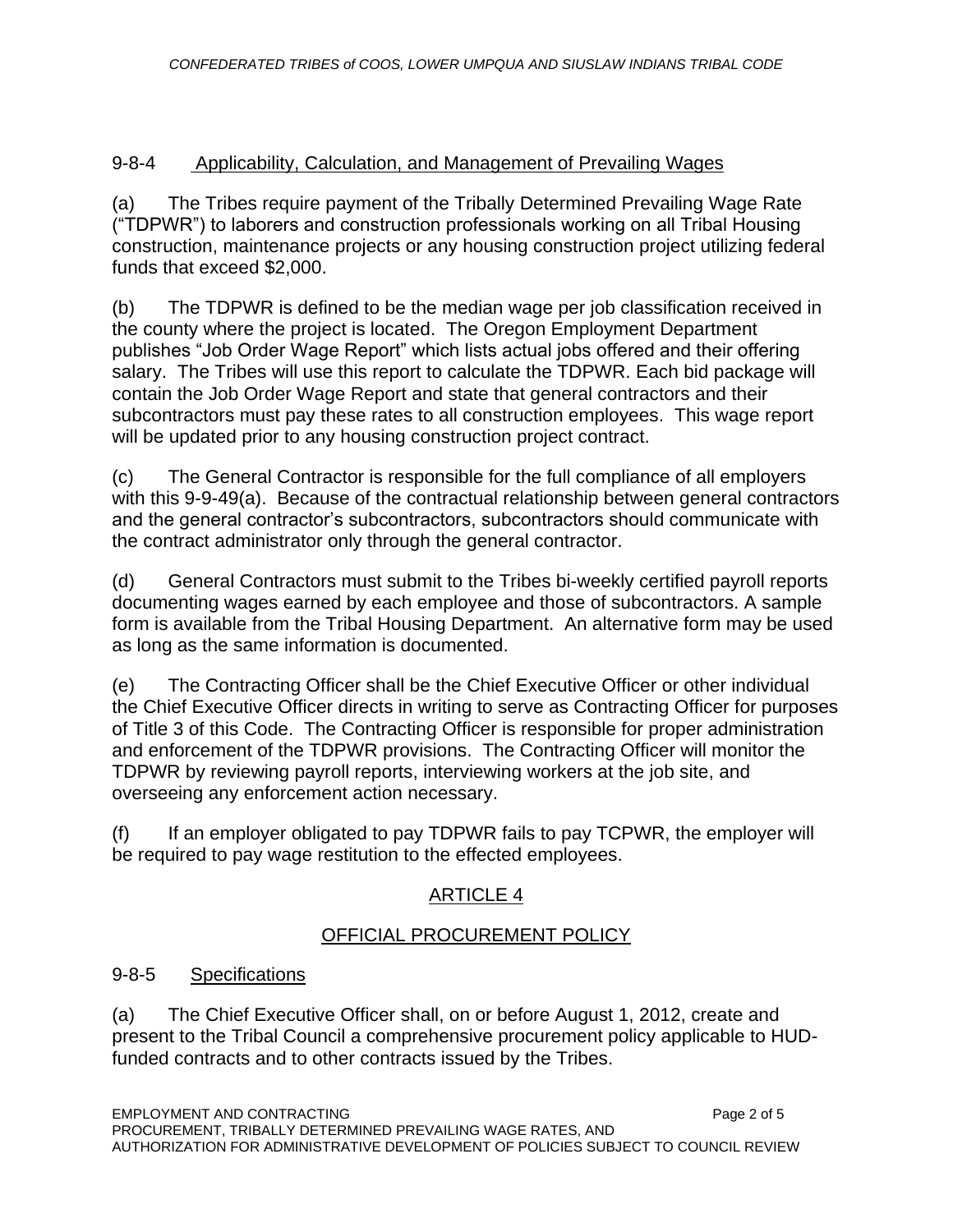(b) By resolution, the Tribal Council shall approve or reject the Chief Executive Officer's procurement policy. If accepted, the policy shall govern procurement according to its terms.

(c) The Tribal Council shall similarly approve or reject subsequent amendments to the official procurement policy.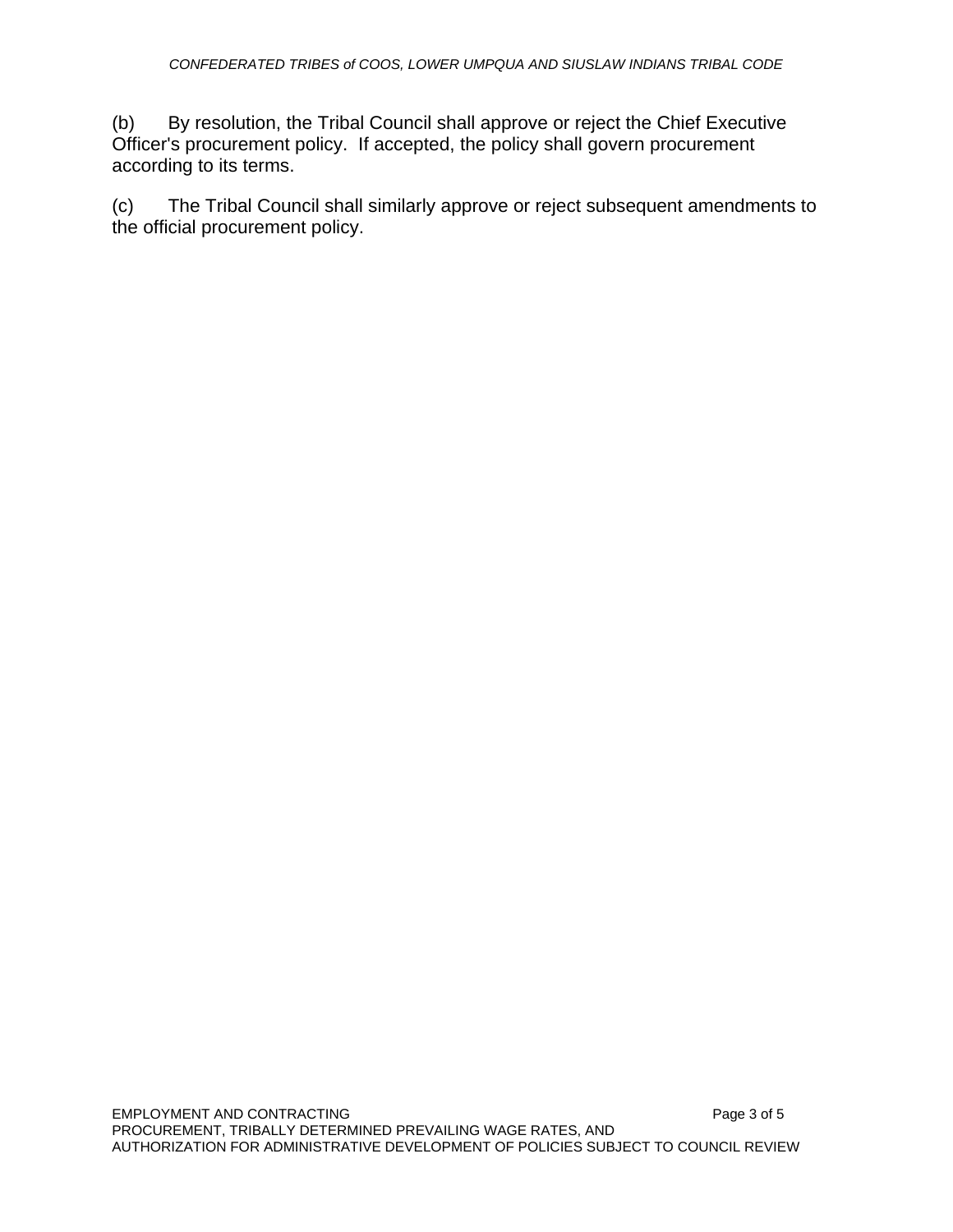# APPENDIX A

## LEGISLATIVE HISTORY AND EDITORIAL CHANGES